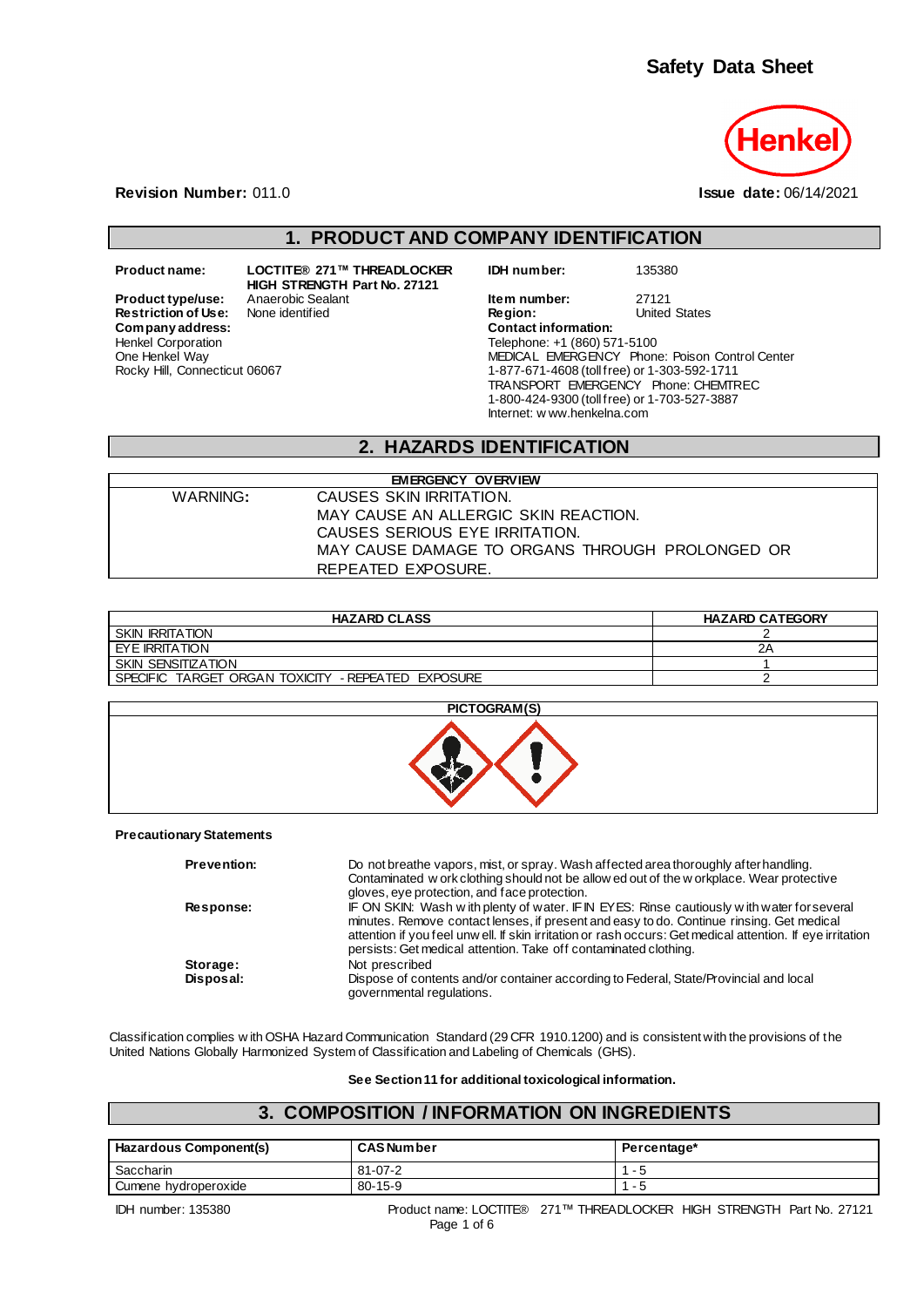| $\overline{\phantom{0}}$<br>Cumene                      | $98 - 82 - 8$             | ັບ. |
|---------------------------------------------------------|---------------------------|-----|
| Meth<br>ethacrylate<br>nethacr <sup>y</sup><br>$\bf{u}$ | $\sim$<br>$80 -$<br>-62-r | ັບ. |

\* Exact percentages may vary or are trade secret. Concentration range is provided to assist users in providing appropriate pr otections.

| <b>4. FIRST AID MEASURES</b>                                                                                                          |                                                                                                                                                                               |  |  |
|---------------------------------------------------------------------------------------------------------------------------------------|-------------------------------------------------------------------------------------------------------------------------------------------------------------------------------|--|--|
| Inhalation:                                                                                                                           | Move to fresh air. If not breathing, give artificial respiration. If breathing is<br>difficult, give oxygen. Get medical attention.                                           |  |  |
| Skin contact:                                                                                                                         | Immediately flush skin w ith plenty of w ater (using soap, if available). Remove<br>contaminated clothing and footwear. Wash clothing before reuse. Get medical<br>attention. |  |  |
| Eye contact:                                                                                                                          | Rinse immediately with plenty of water, also under the eyelids, for at least 15<br>minutes. Get medical attention.                                                            |  |  |
| Ingestion:                                                                                                                            | DO NOT induce vomiting unless directed to do so by medical personnel.<br>Never give anything by mouth to an unconscious person. Get medical<br>attention.                     |  |  |
| Symptoms:                                                                                                                             | See Section 11.                                                                                                                                                               |  |  |
| <b>5. FIRE FIGHTING MEASURES</b>                                                                                                      |                                                                                                                                                                               |  |  |
| Extinguishing media:                                                                                                                  | Water spray (fog), foam, dry chemical or carbon dioxide.                                                                                                                      |  |  |
| Special firefighting procedures:                                                                                                      | Wear self-contained breathing apparatus and full protective clothing, such as<br>turn-out gear. In case of fire, keep containers cool with water spray.                       |  |  |
| Unusual fire or explosion hazards:                                                                                                    | Uncontrolled polymerization may occur at high temperatures resulting in<br>explosions or rupture of storage containers.                                                       |  |  |
| Hazardous combustion products:                                                                                                        | Oxides of carbon. Oxides of sulfur. Oxides of nitrogen. Irritating organic<br>vapours.                                                                                        |  |  |
| <b>6. ACCIDENTAL RELEASE MEASURES</b>                                                                                                 |                                                                                                                                                                               |  |  |
| Use personal protection recommended in Section 8, isolate the hazard area and deny entry to unnecessary and<br>unprotected personnel. |                                                                                                                                                                               |  |  |

**Environmental precautions:** Do not allow product to enter sew er or waterways.

**Clean-up methods:** Remove all sources of ignition. Evacuate and ventilate spill area; dike spill to prevent entry into w ater system; w ear full protective equipment during cleanup. Soak up w ith inert absorbent material (e.g. sand, silica gel, acid binder, universal binder, saw dust). Scrape up as much material as possible. Store in a partly filled, closed container until disposal. Refer to Section 8 "Exposure Controls / Personal Protection" prior to clean up.

#### **7. HANDLING AND STORAGE**

| Handling: | Use only w ith adequate ventilation. Prevent contact w ith eyes, skin and<br>clothing. Do not breathe vapor and mist. Wash thoroughly after handling.<br>Keep container closed. Refer to Section 8. |  |
|-----------|-----------------------------------------------------------------------------------------------------------------------------------------------------------------------------------------------------|--|
| Storage:  | For safe storage, store at or below 38 °C (100.4 °F)<br>Keep in a cool, w ell ventilated area aw ay from heat, sparks and open flame.<br>Keep container tightly closed until ready for use.         |  |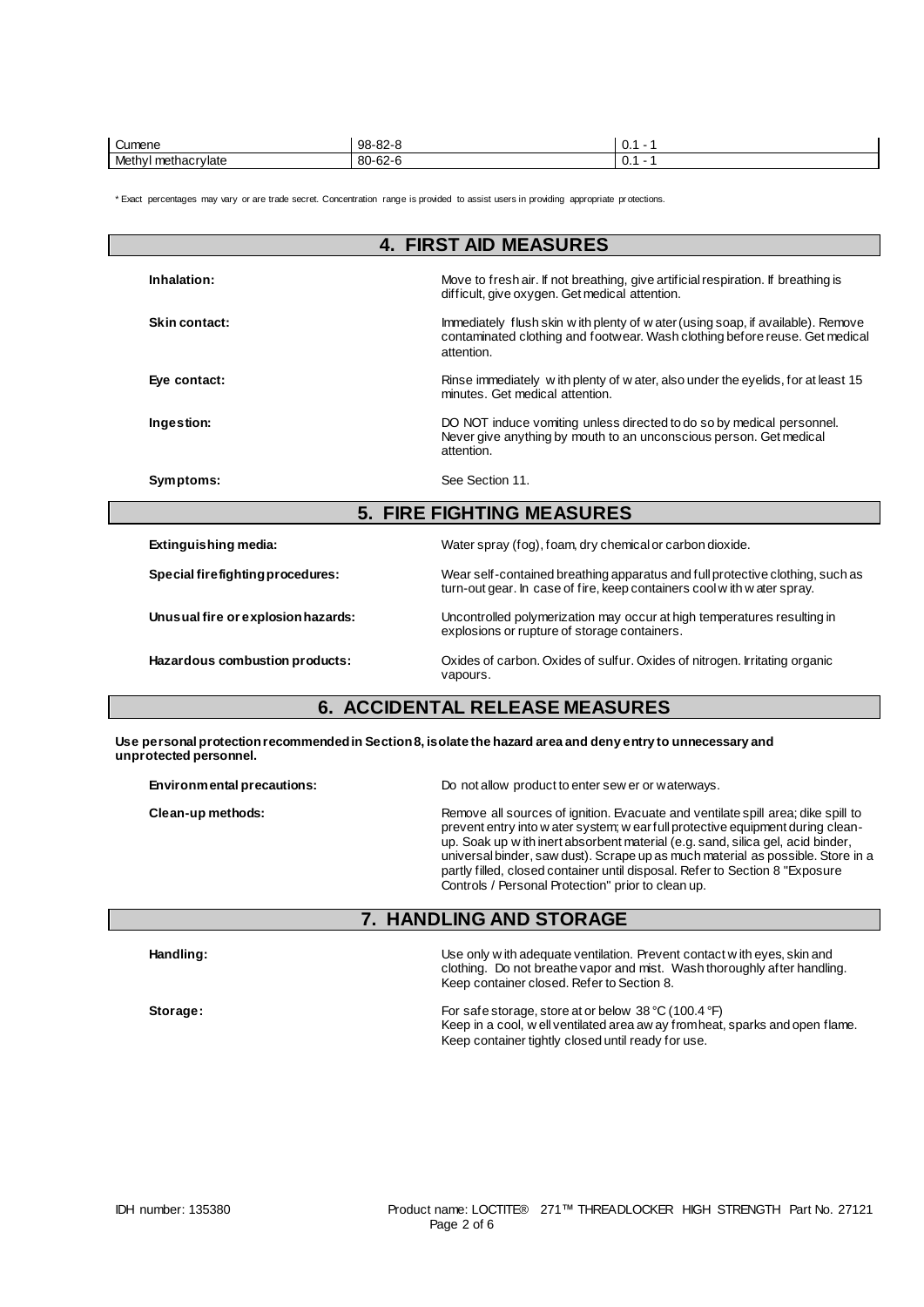### **8. EXPOSURE CONTROLS / PERSONAL PROTECTION**

**Employers should complete an assessment of all workplaces to determine the need for, and selection of, proper exposure controls and protective equipment for each task performed.**

| Hazardous Component(s) | <b>ACGIHTLV</b>                                      | <b>OSHA PEL</b>                     | <b>AIHA WEEL</b>                         | <b>OTHER</b> |
|------------------------|------------------------------------------------------|-------------------------------------|------------------------------------------|--------------|
| <b>Saccharin</b>       | None                                                 | None                                | None                                     | None         |
| Cumene hydroperoxide   | None                                                 | None                                | ppm $(6 \text{ mg/m3})$<br>TWA<br>(SKIN) | None         |
| Cumene                 | 5 ppm TWA                                            | 50 ppm (245 mg/m3)<br>PEL<br>(SKIN) | None                                     | None         |
| Methyl methacrylate    | 50 ppm TWA<br>100 ppm STEL<br>(Dermal sensitization) | 100 ppm (410)<br>mg/m3) PEL         | None                                     | 50 ppm       |

**Engineering controls:** Provide adequate local exhaust ventilation to maintain w orker exposure below exposure limits.

**Respiratory protection:** Use NIOSH approved respirator if there is potential to exceed exposure limit(s).

**Eye/face protection:** Safety goggles or safety glasses with side shields. Full face protection should be used if the potential for splashing or spraying of product exists. Safety show ers and eye wash stations should be available.

**Skin protection:** Use chemical resistant, impermeable clothing including gloves and either an apron or body suit to prevent skin contact. Butyl rubber gloves. Natural rubber gloves. Neoprene gloves.

### **9. PHYSICAL AND CHEMICAL PROPERTIES**

**Physical state:** Liquid **Color:** Liquid Color: **Color:** Red **Odor:** Mild **Odor threshold:** Not available.<br> **pH:** Not applicable **pH:**<br> **Vapor pressure:**<br>
Vapor pressure:<br>  $\frac{1}{2}$  Magnetic Magnetic Magnetic Magnetic Magnetic Magnetic Magnetic Magnetic Magnetic Magnetic Magnetic Magnetic Magnetic Magnetic Magnetic Magnetic Magnetic Magnetic Magneti  $<$  5 mm hg (26.7 °C (80.1 °F))<br>> 148.9 °C (> 300 °F) **Boiling point/range:**  $> 148.9 \degree \text{C}$  (> 3000)<br>Melting point/range:  $\text{Not available}$ **Melting point/ range:** Not approach a Not approach to Not a Not a Not a Not a Not a Not a Not a Not a Not a No<br>Specific gravity: Not a Not a Not a Not a Not a Not a Not a Not a Not a Not a Not a Not a Not a Not a Not a No **Specific gravity:**  $\begin{array}{ccc} 1.1 & 1.1 \\ \hline \end{array}$  **Specific gravity:**  $\begin{array}{ccc} 1.1 & 1.1 \\ \hline \end{array}$  Not available. Vapor density:<br>Flash point: > 93.3 °C (> 199.94 °F) Tagliabue closed cup<br>Not available. **Flammable/Explosive limits - lower:** Not available.<br> **Flammable/Explosive limits - upper:** Not available. **Flammable/Explosive limits - upper:** Not available.<br> **Autoignition temperature:** Not available. **Autoignition temperature:** Not available.<br> **Flammability:** Not applicable **Flam mability:**<br> **Evaporation rate:**<br> **Evaporation rate:**<br> **Not** available. **Evaporation rate:** Not available. Not available to the Slight Ship Motal Slight Slight Slight Slight Slight Slight Slight Slight Slight Slight Slight Slight Slight Slight Slight Slight Slight Slight Slight Slight Slight S **Solubility in water:** Slight Solubility in water:<br> **Partition coefficient (n-octanol/water):** Not available. Partition coefficient (n-octanol/water):<br>VOC content: **VOC content:**  $0.82\%; 7.81 \text{ g/l}$ <br> **Viscosity:** Not available. Not available.<br>Not available. **Decomposition temperature:**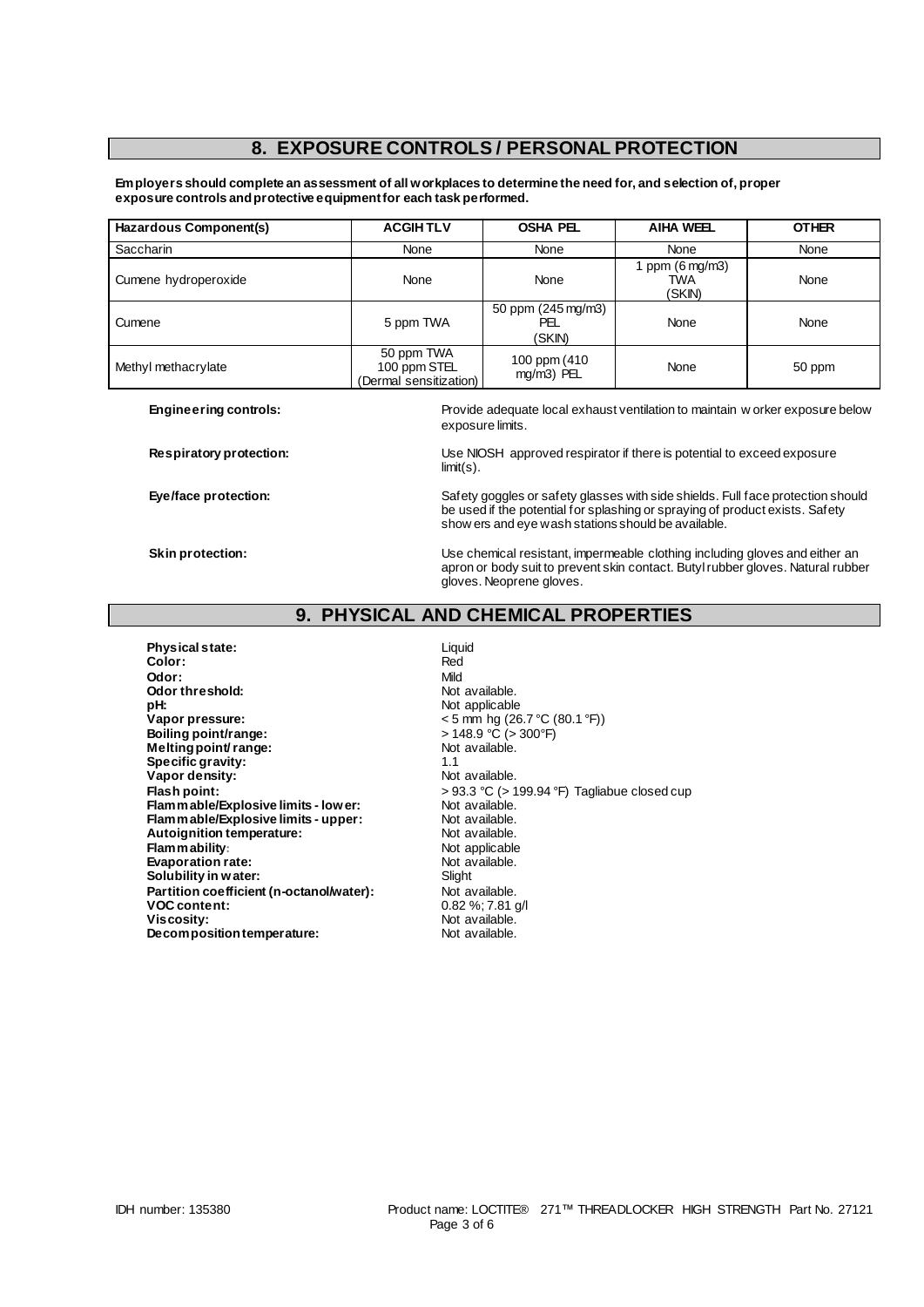# **10. STABILITY AND REACTIVITY**

| Stability:                           | Stable under normal conditions of storage and use.                                                                              |  |
|--------------------------------------|---------------------------------------------------------------------------------------------------------------------------------|--|
| Hazardous reactions:                 | None under normal processing. Polymerization may occur at elevated temperature or in the<br>presence of incompatible materials. |  |
| Hazardous decomposition<br>products: | Phenolics. Oxides of sulfur. Oxides of carbon. Oxides of nitrogen. Irritating organic vapours.                                  |  |
| Incompatible materials:              | Strong oxidizing agents. Strong acids. Copper. Iron. Strong reducing agents. Rust.                                              |  |
| Reactivity:                          | Not available.                                                                                                                  |  |
| Conditions to avoid:                 | Elevated temperatures. Heat, flames, sparks and other sources of ignition. Store aw ay from<br>incompatible materials.          |  |

### **11. TOXICOLOGICAL INFORMATION**

**Relevant routes of exposure:** Skin, Inhalation, Eyes, Ingestion

#### **Potential Health Effects/Symptoms**

| Inhalation:          | Inhalation of vapors or mists of the product may be irritating to the respiratory system. |
|----------------------|-------------------------------------------------------------------------------------------|
| <b>Skin contact:</b> | Causes skin irritation. May cause allergic skin reaction.                                 |
| Eve contact:         | Causes serious eve irritation.                                                            |
| Ingestion:           | May cause gastrointestinal tract irritation if sw allowed.                                |

| Hazardous Component(s) | LD50s and LC50s                                                                                                                                       | Immediate and Delayed Health Effects                                       |
|------------------------|-------------------------------------------------------------------------------------------------------------------------------------------------------|----------------------------------------------------------------------------|
| Saccharin              | Oral LD50 (Mouse) = $17$ g/kg                                                                                                                         | No Target Organs                                                           |
| Cumene hydroperoxide   | None                                                                                                                                                  | Allergen, Central nervous system, Corrosive,<br>Irritant, Mutagen          |
| Cumene                 | Oral LD50 $(Rat) = 2.91$ g/kg<br>Oral LD50 (Rat) = $1,400$ mg/kg                                                                                      | Central nervous system, Irritant, Lung                                     |
| Methyl methacrylate    | Oral LD50 (Rat) = $7,800$ mg/kg<br>Oral LD50 (Rabbit) = $6,000$ mg/kg<br>Oral LD50 (Rat) = $9,400$ mg/kg<br>Inhalation LC50 (Rat, $4 h$ ) = 29.8 mg/l | Allergen, Irritant, Kidney, Liver, Mutagen,<br>Nervous System, Respiratory |

| Hazardous Component(s) | NTP Carcinogen                                      | <b>IARC Carcinogen</b> | <b>OSHA Carcinogen</b><br>(Specifically Regulated) |
|------------------------|-----------------------------------------------------|------------------------|----------------------------------------------------|
| <b>Saccharin</b>       | No                                                  | No                     | No                                                 |
| Cumene hydroperoxide   | No                                                  | No                     | No.                                                |
| Cumene                 | Reasonably Anticipated to be<br>a Human Carcinogen. | Group 2B               | No                                                 |
| Methyl methacrylate    | No                                                  | Νo                     | No                                                 |

## **12. ECOLOGICAL INFORMATION**

**Ecological information:** Not available.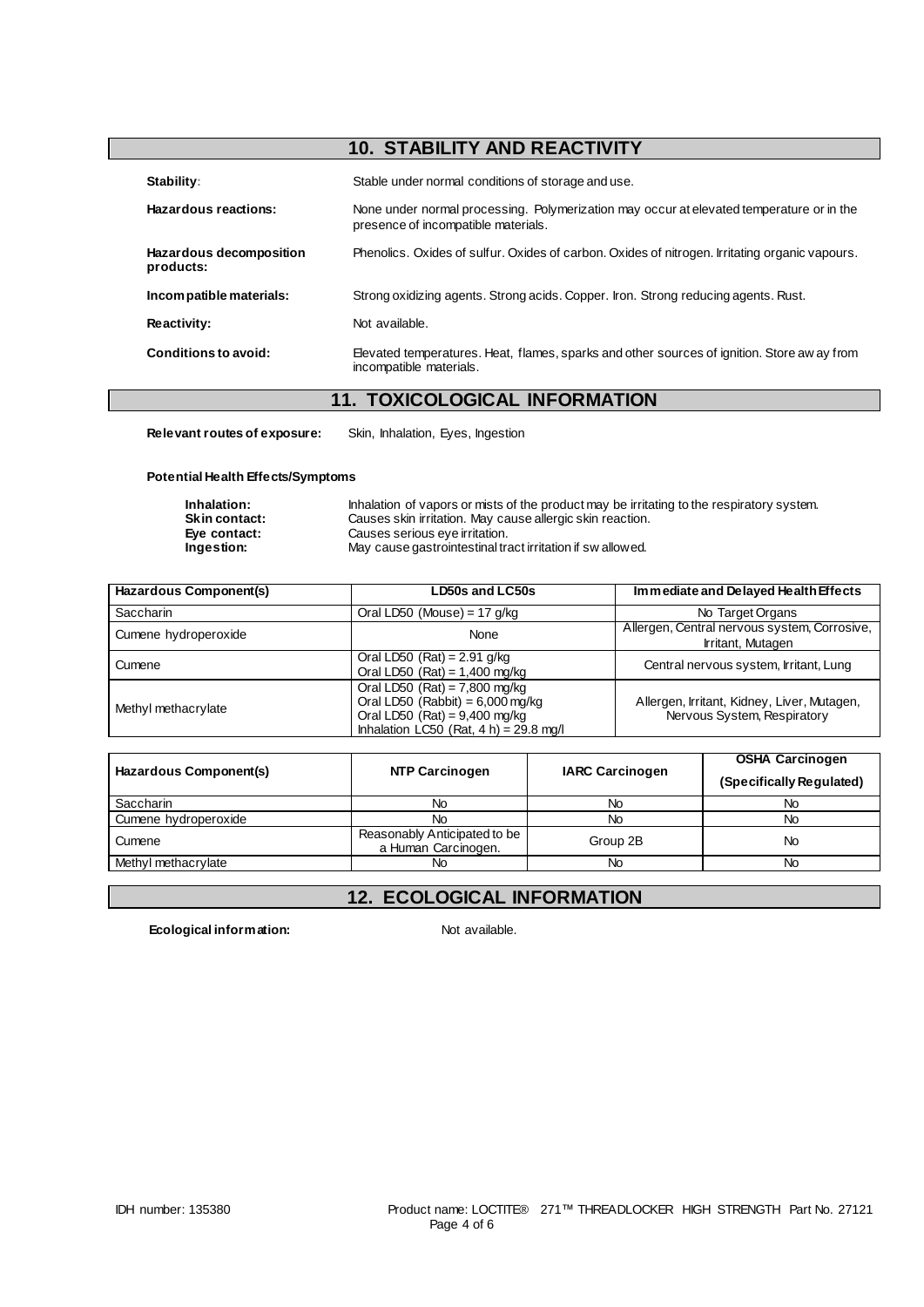## **13. DISPOSAL CONSIDERATIONS**

**Information provided is for unused product only.**

**Recommended method of disposal:** Follow all local, state, federal and provincial regulations for disposal.

### **14. TRANSPORT INFORMATION**

**The transport information provided in this section only applies to the material/formulation itself, and is not specific to any package/configuration.**

| U.S. Department of Transportation Ground (49 CFR) |                                                         |  |
|---------------------------------------------------|---------------------------------------------------------|--|
| Propershipping name:                              | RQ, Environmentally hazardous substance, liquid, n.o.s. |  |
| Hazard class or division:                         | 9                                                       |  |
| Identification number:                            | UN 3082                                                 |  |
| Packing group:                                    | Ш                                                       |  |
| <b>DOT Hazardous Substance(s):</b>                | alpha, alpha-Dimethylbenzylhydroperoxide                |  |
| International Air Transportation (ICAO/IATA)      |                                                         |  |
| Proper shipping name:                             | RQ, Environmentally hazardous substance, liquid, n.o.s. |  |
| Hazard class or division:                         | 9                                                       |  |
| Identification number:                            | UN 3082                                                 |  |
| Packing group:                                    | Ш                                                       |  |
| <b>Water Transportation (IMO/IMDG)</b>            |                                                         |  |
| Propershipping name:                              | RQ. ENVIRONMENTALLY HAZARDOUS SUBSTANCE. LIQUID. N.O.S. |  |
| Hazard class or division:                         | 9                                                       |  |
| Identification number:                            | UN 3082                                                 |  |
| Packing group:                                    | Ш                                                       |  |
|                                                   |                                                         |  |

### **15. REGULATORY INFORMATION**

**United States Regulatory Information**

| TSCA 8 (b) Inventory Status:                                                                                  | All components are listed as active or are exempt from listing on the Toxic Substances<br>Control Act (TSCA) inventory.                                                                                                                                                                                                                                                                                                       |
|---------------------------------------------------------------------------------------------------------------|-------------------------------------------------------------------------------------------------------------------------------------------------------------------------------------------------------------------------------------------------------------------------------------------------------------------------------------------------------------------------------------------------------------------------------|
| <b>TSCA 12 (b) Export Notification:</b>                                                                       | None above reporting de minimis                                                                                                                                                                                                                                                                                                                                                                                               |
| <b>CERCLA/SARA Section 302 EHS:</b><br><b>CERCLA/SARA Section 311/312:</b><br><b>CERCLA/SARA Section 313:</b> | Immediate Health, Delayed Health<br>This product contains the follow ing toxic chemicals subject to the reporting requirements of<br>section 313 of the Emergency Planning and Community Right-To-Know Act of 1986 (40<br>CFR 372). Saccharin (CAS#81-07-2). Cumene hydroperoxide (CAS#80-15-9). Cumene<br>(CAS#98-82-8).                                                                                                     |
| <b>CERCLA Reportable quantity:</b>                                                                            | Cumene hydroperoxide (CAS#80-15-9) 10 lbs. (4.54 kg)                                                                                                                                                                                                                                                                                                                                                                          |
| California Proposition 65:                                                                                    | This product contains a chemical know n to the State of California to cause birth defects or<br>other reproductive harm. This product contains a chemical know n in the State of California<br>to cause cancer.                                                                                                                                                                                                               |
| ada Regulatory Information                                                                                    |                                                                                                                                                                                                                                                                                                                                                                                                                               |
| <b>CEPA DSL/NDSL Status:</b>                                                                                  | Contains one or more components listed on the Non-Domestic Substances List. All other<br>components are listed on or are exempt from listing on the Domestic Substances List.<br>Components listed on the NDSL must be tracked by all Canadian Importers of Record as<br>required by Environment Canada. They may be imported into Canada in limited quantities.<br>Please contact Regulatory Affairs for additional details. |

### **16. OTHER INFORMATION**

**This safety data sheet contains changes from the previous version in sections:** 11, 15

**Prepared by:** Product Safety and Regulatory Affairs

**Issue date:** 06/14/2021

**Can**